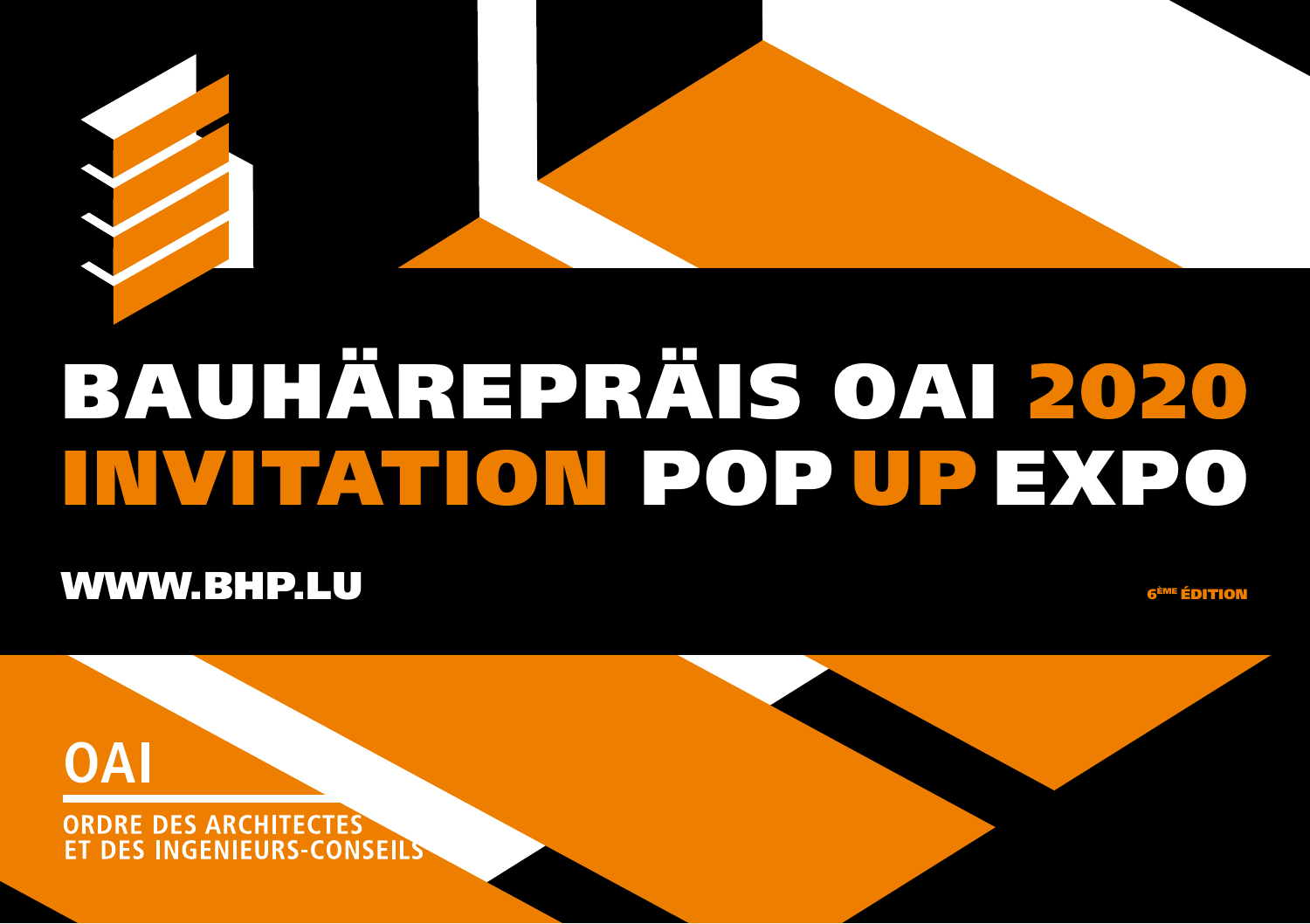



## BAUHÄREPRÄIS OAI 2020 OAI *30 ANS* LUXEMBOURG *<sup>2020</sup>*

SOUS LE HAUT PATRONAGE DE SON ALTESSE ROYALE LE GRAND-DUC L'ÉVÈNEMENT PHARE DE LA « BAUKULTUR » AU LUXEMBOURG TOUS LES 4 ANS DEPUIS 2000 !

## 1. POP-UP EXPO BAUHÄREPRÄIS OAI 2020 À L'ANCIEN HÔTEL DES POSTES, 25 RUE ALDRINGEN, LUXEMBOURG

HEURES D'OUVERTURE: LU, MA, JE : 12-18H / ME, VE : 12-21H / SA, DI : 10-16H ENTREE LIBRE

#### DU 7 JUILLET 2020 AU 21 SEPTEMBRE 2020

EXPOSITION DES 257 CANDIDATS POUR CETTE 6ÈME ÉDITION POP-UP BIBLIO DES LIVRES OAI

DU 22 SEPTEMBRE AU 5 OCTOBRE 2020 (JOURNÉE MONDIALE DE L'HABITAT ET DE L'ARCHITECTURE):

EN PLUS : EXPOSITION DES LAURÉATS, MENTIONNÉS ET PRIX SPÉCIAUX DU BAUHÄREPRÄIS OAI 2020

DES VISITES GUIDÉES DE L'EXPOSITION SERONT ORGANISÉES POUR LE PUBLIC AVEC LES MEMBRES DU JURY, LES PARTENAIRES, LES PARRAINS,… INSCRIPTION SUR WWW.BHP.LU CETTE EXPOSITION EST ORGANISÉE DANS LE RESPECT DES DISPOSITIONS

SANITAIRES LIÉES AU COVID-19. ACCUEIL ET PERMANENCE ASSURÉS !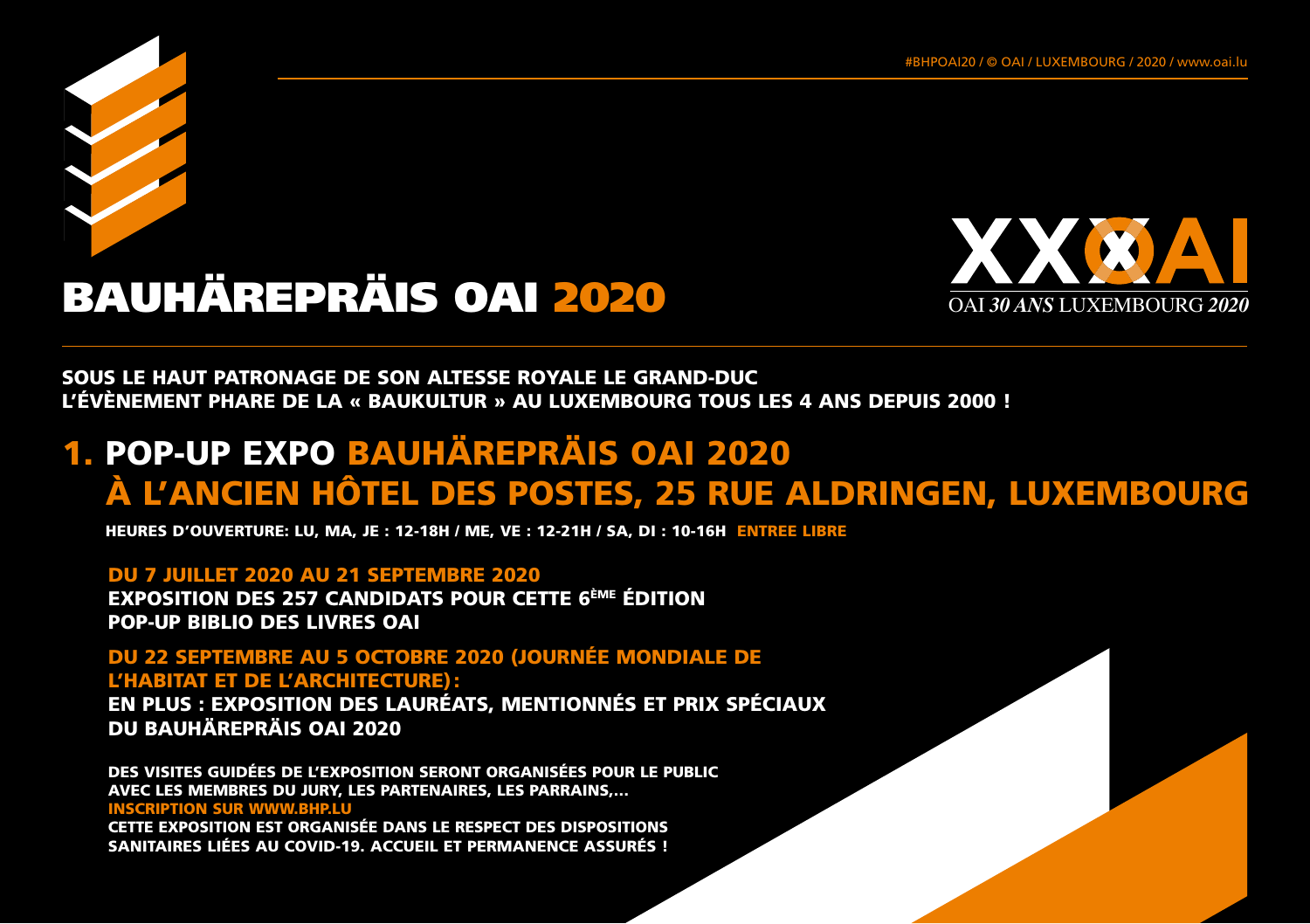### AUTRES ACTIVITÉS DU BAUHÄREPRÄIS OAI

#### 2. SITE WWW.BHP.LU

EXPOSITION VIRTUELLE DES 257 MAÎTRES D'OUVRAGE CANDIDATS EN 2020 LAURÉATS ET MENTIONNÉS DES ÉDITIONS PRÉCÉDENTES

#### 3. PUBLIC VOTING «COUP DE CŒUR DES AUDITEURS DE RTL» SUR WWW.BHP.LU VIA WWW.RTL.LU

POUR LES CATÉGORIES 1 LOGEMENT INDIVIDUEL, 2 LOGEMENT COLLECTIF ET 3 AMÉNAGEMENT INTÉRIEUR DU 6 AU 19 JUILLET 2020

4. PUBLIC VOTING «COUP DE CŒUR DES LECTEURS DU LUXEMBURGER WORT» SUR WWW.BHP.LU VIA WWW.WORT.LU POUR LA CATÉGORIE 1 LOGEMENT INDIVIDUEL DU 6 AU 26 JUILLET 2020

5. REMISE DES PRIX DU BAUHÄREPRÄIS DANS LE CADRE DES 30 ANS DE L'OAI (SUR INVITATION) CONFÉRENCE D'ANNA RAMOS, DIRECTRICE DE LA

FONDATION MIES VAN DER ROHE, BARCELONE LUNDI 21 SEPTEMBRE 2020 À 20H À LA PHILHARMONIE

6. FILMS SUR LES LAURÉATS DU BAUHÄREPRÄIS OAI 2020 À PARTIR DU 22 SEPTEMBRE 2020 SUR WWW.BHP.LU

7. PUBLICATION DU LIVRE BAUHÄREPRÄIS OAI 2020 EN OCTOBRE 2020

CE PRIX DISTINGUE LA COLLABORATION EXEMPLAIRE DU COUPLE MAÎTRE D'OU-VRAGE / CONCEPTEURS ET LEUR APPORT CONJOINT POUR NOTRE CADRE DE VIE.